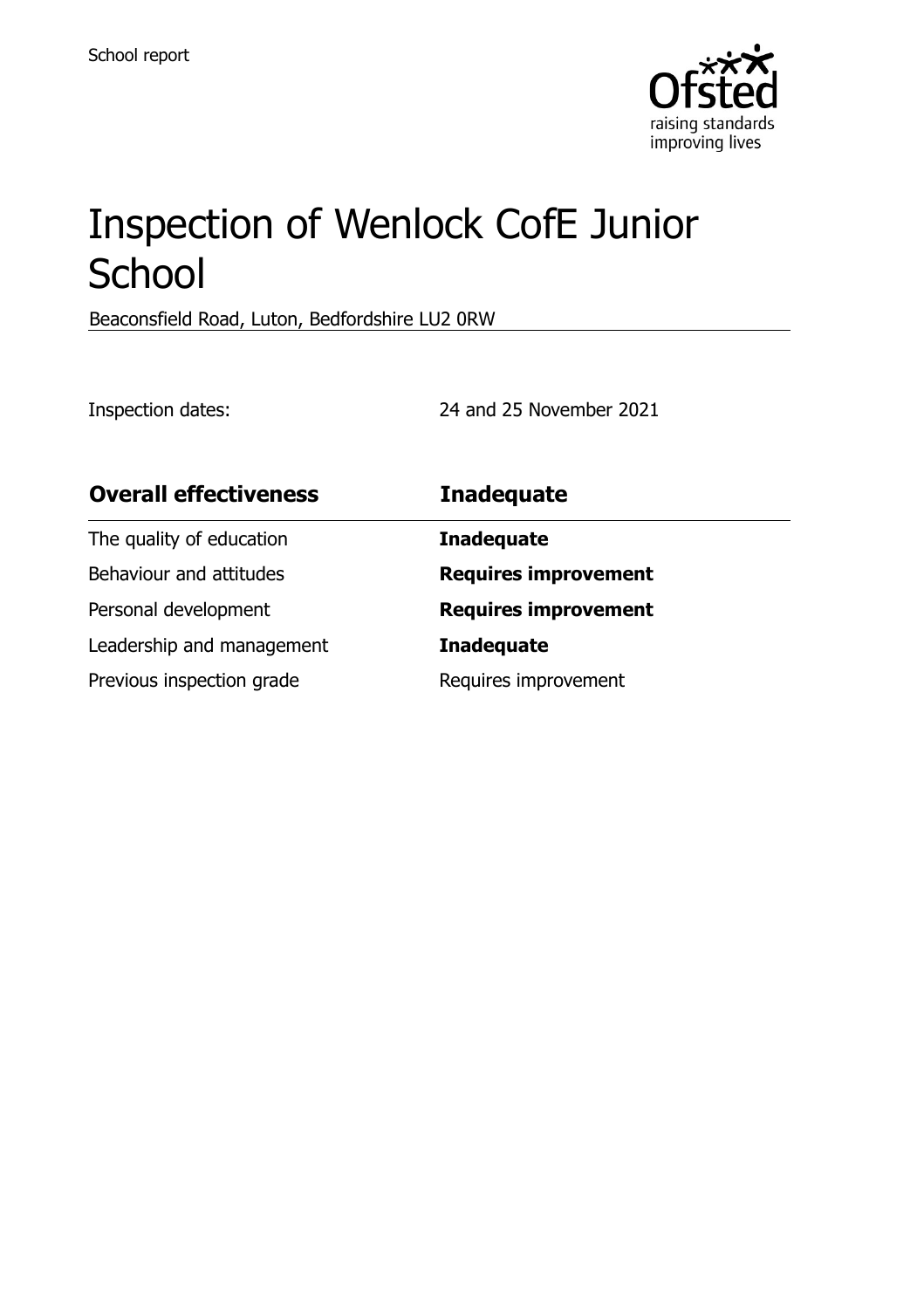

# **What is it like to attend this school?**

Pupils who attend Wenlock Junior School do not receive a good quality of education. Pupils have gaps in their knowledge and understanding which are not identified. Consequently, pupils do not make sufficient progress and are not prepared well for the next stages of their education.

When pupils start in Year 3, their reading skills are not checked rigorously. This means that some pupils continue to struggle with their reading. These pupils find other areas of the curriculum hard to access.

Pupils are kind and respectful towards each other. Most pupils behave well at breaktimes. They follow instructions and play happily with one another. However, during lesson times, pupils' attitudes towards their learning can be indifferent. When pupils lose interest, because learning is too easy or too tricky, they do not persevere. There are too many occasions when pupils busy themselves with other activities rather than continue with their work.

Pupils feel safe and do not consider that bullying is a problem. Pupils are confident that staff will help them if they have any worries or concerns. Parents typically say that they appreciate the care the school provides for their children.

#### **What does the school do well and what does it need to do better?**

Leaders, including governors, have an over-generous view of the school's effectiveness. They have not recognised what is necessary to improve the quality of education and pupils' outcomes. Actions to address these weaknesses, and the checking of their impact, have lacked sufficient rigour and urgency. The quality of education is not getting better quickly enough to ensure pupils achieve as well as they should across all year groups and in all curriculum areas.

The curriculum is broad and covers all the subjects from the national curriculum. However, leaders' curriculum plans do not routinely provide enough guidance for teachers. Staff are not clear what important knowledge pupils need to be taught and what they need to remember in each year group. Teaching is disjointed because lessons do not enable pupils to build on what they already know. This means pupils do not learn effectively over time.

Leaders have prioritised improving pupils' reading. These include pupils who are still in the early stages of reading. However, not all leaders have a clear overview of how reading, including phonics, is taught. Leaders do not check carefully that the actions taken are making a positive difference. For example, whether staff training is improving how reading is taught so that pupils quickly develop their reading skills and fluency.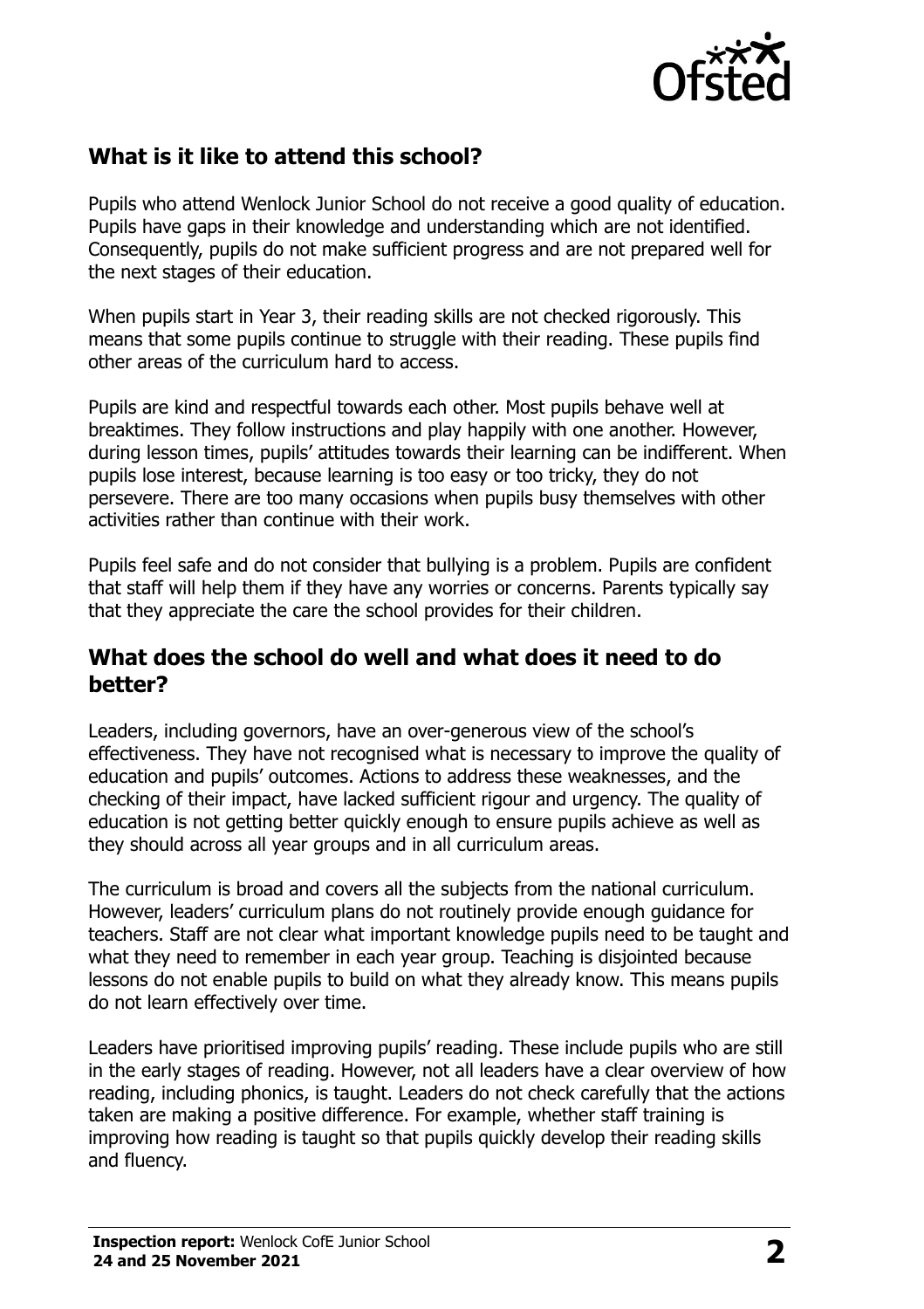

Too many pupils do not engage well in their learning. This is especially the case when teaching is poorly planned and delivered. Additionally, teachers' expectations of how pupils should behave in lessons are too low. A few pupils' behaviour is more challenging, and this disrupts the learning of others. Staff do not use the school's agreed behaviour policy consistently to support pupils' behaviour.

Leaders do not identify the needs of pupils with special educational needs and/or disabilities (SEND) accurately. This means that staff do not always provide the right support. Leaders do not check how effectively staff help pupils with SEND to access the curriculum, including in the Lighthouse provision. As a result, pupils with SEND do not achieve as well as they should.

Leaders ensure that pupils learn about healthy relationships and different religions and beliefs. However, pupils do not have enough opportunities to widen their talents and interests or contribute to school life. This is because leaders have not planned how they will promote pupils' personal and social development in sufficient detail to ensure that all pupils learn about life in modern Britain and have the knowledge and skills to be well prepared for the next stage of their education.

Governors are not effective in their role. They do not have the knowledge and understanding required to hold leaders to account for the quality of education that the school provides. Governors do not fulfil their statutory safeguarding duties. They do not check that safeguarding policies and systems are effective.

# **Safeguarding**

The arrangements for safeguarding are not effective.

Leaders provided effective support for vulnerable pupils and their families during the COVID-19 pandemic. They increased the level of personal and pastoral support to those most in need.

Leaders provide staff with up-to-date training. However, leaders do not check that all staff understand this training so that they have the knowledge and confidence to identify when pupils may be at risk of harm. Leaders do not have an effective oversight of their safeguarding responsibilities. They are not rigorous in checking that all concerns are followed through and in a timely manner so that vulnerable pupils get the help they need.

# **What does the school need to do to improve?**

#### **(Information for the school and appropriate authority)**

■ The culture of safeguarding at the school is weak. Despite staff training, leaders have not ensured that staff understand the signs that might indicate a pupil is at risk of harm. Senior leaders do not have a clear oversight of safeguarding concerns. They do not follow up all concerns to check that pupils are receiving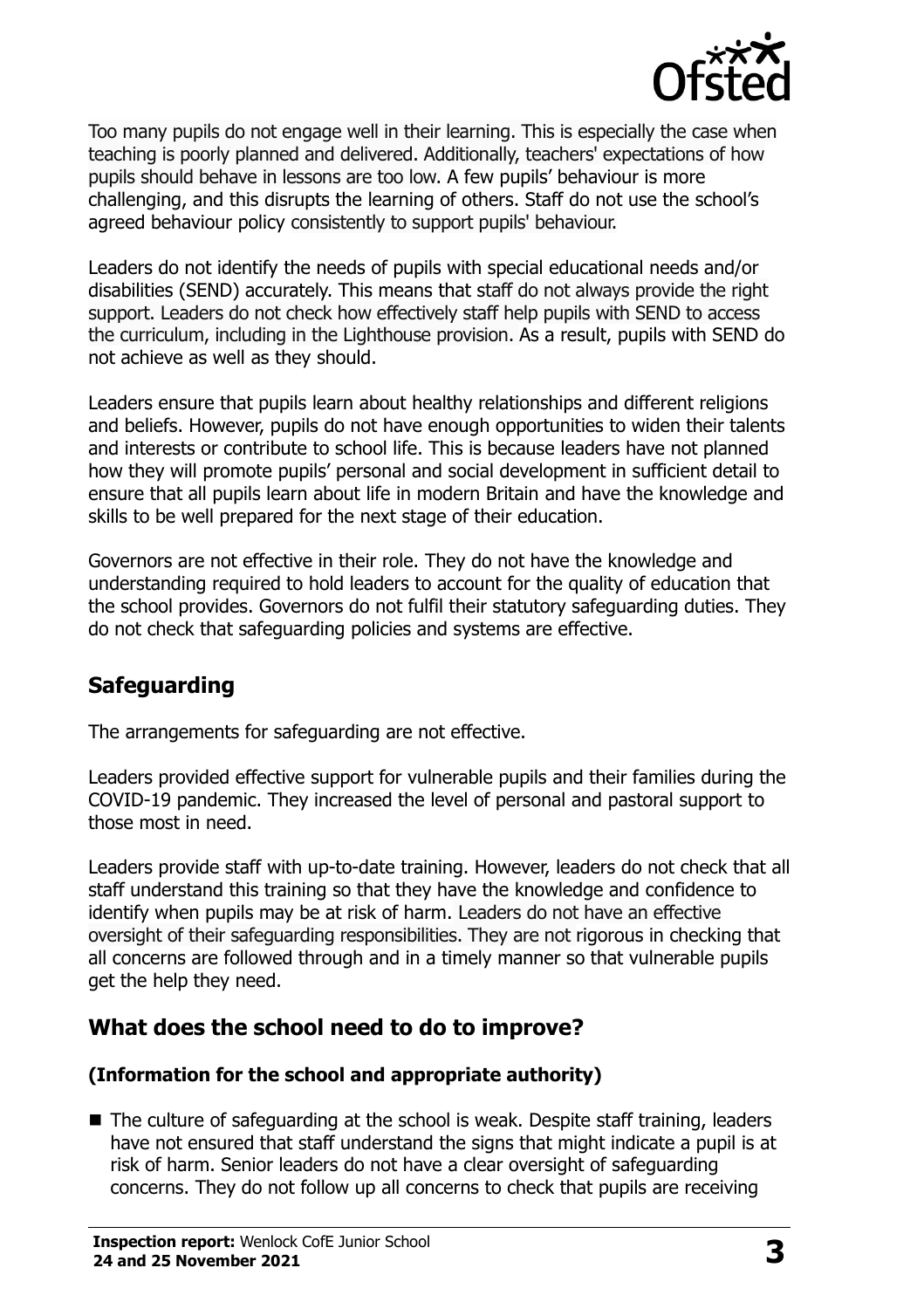

the right support. Leaders must put rigorous systems in place to ensure that training is effective. Additionally, that appropriate actions are taken in a timely manner so that vulnerable pupils receive the support they need, and leaders are assured they are safe.

- Leaders' curriculum plans do not identify clearly what pupils will be taught and in what order. Teachers do not receive enough guidance about the important content they need to teach pupils. Leaders must ensure that curriculum plans in all subjects set out the key knowledge and skills for pupils to learn successfully. Leaders need to check that these plans are followed accurately by all teachers so that pupils build on what they already know and achieve well over time.
- The reading curriculum is not effective. Leaders do not systematically check that their approaches to teaching reading, including phonics, are successful. This means that pupils who struggle with reading are not making sufficient progress and are not catching up quickly enough. Leaders should ensure that the training staff receive is improving pupils' reading.
- **Pupils' behaviour is too variable. When teaching is not appropriately planned and** adapted, pupils disengage and do not learn successfully. Leaders must make sure that the school's agreed policy and strategies to improve pupils' behaviour are implemented consistently across the school. This includes pupils receiving support from the Lighthouse provision.
- Leaders do not identify the needs of pupils with SEND accurately or the help that will support them to make strong progress in their learning. Leaders should ensure that teachers identify the needs of pupils with SEND quicky, put appropriate support in place and monitor that this has a positive impact on pupils' achievement.
- Leaders do not provide enough opportunities to promote some aspects of pupils' personal and social development. Pupils are keen to develop their interests and play their part in improving the school. Leaders should ensure that a clear and coherent curriculum is in place for pupils to learn fully about life in modern Britain and build on their personal and social skills effectively.
- Leaders, including governors, do not have an accurate view of the effectiveness of the school. They do not identify and implement the right actions that will move the school forward. This means that they do not provide the right challenge to support school improvement by holding senior and middle leaders to account. Leaders, including governors, need support and training to identify the main priorities that will help improve the quality of education, ensure that pupils are safe and check that pupils achieve well.

Leaders and those responsible for governance may not appoint early career teachers before the next monitoring inspection.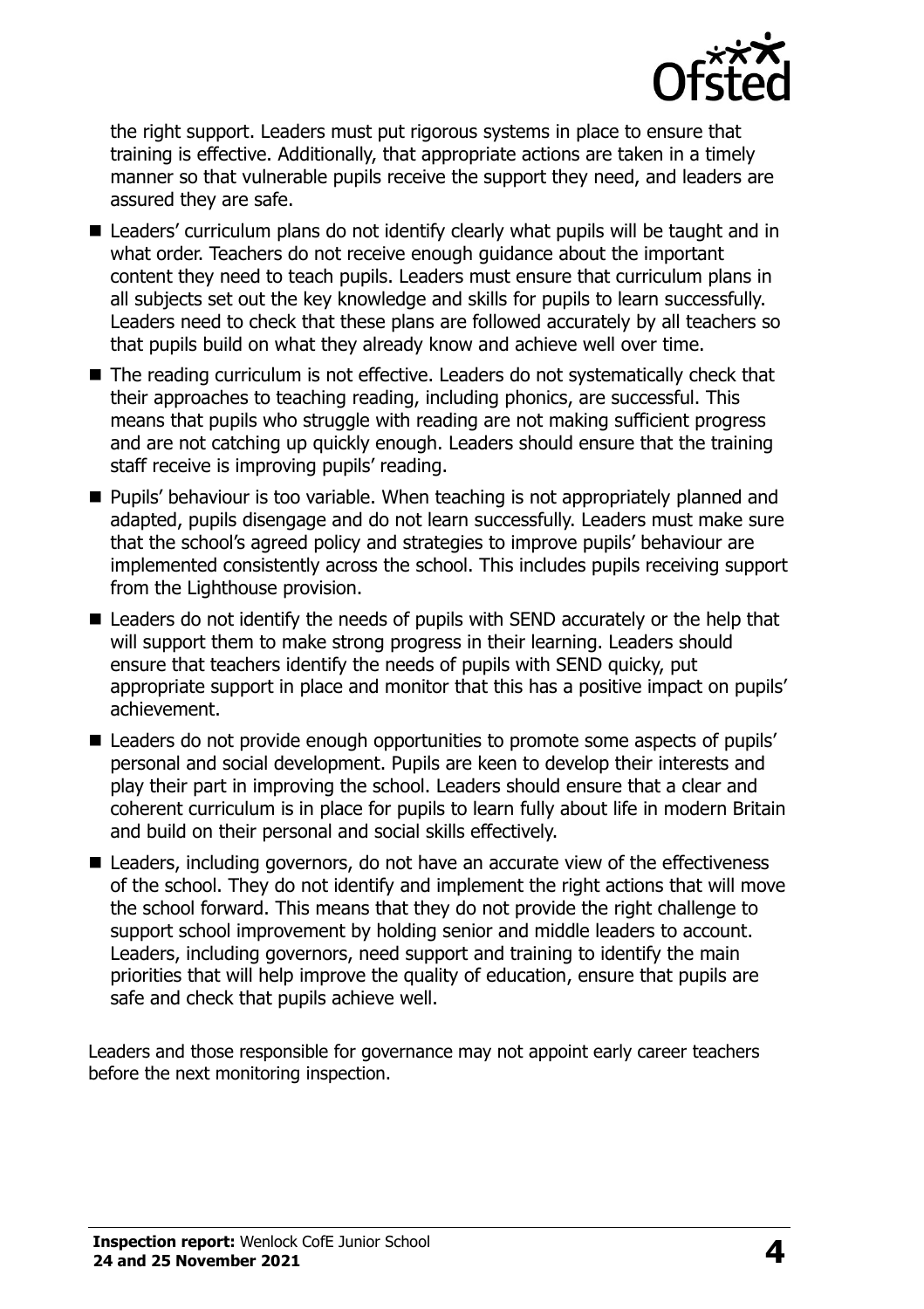

### **How can I feed back my views?**

You can use [Ofsted Parent View](http://parentview.ofsted.gov.uk/) to give Ofsted your opinion on your child's school, or to find out what other parents and carers think. We use information from Ofsted Parent View when deciding which schools to inspect, when to inspect them and as part of their inspection.

The Department for Education has further [guidance](http://www.gov.uk/complain-about-school) on how to complain about a school.

If you are the school and you are not happy with the inspection or the report, you can [complain to Ofsted.](http://www.gov.uk/complain-ofsted-report)

#### **Further information**

You can search for [published performance information](http://www.compare-school-performance.service.gov.uk/) about the school.

In the report, ['disadvantaged pupils'](http://www.gov.uk/guidance/pupil-premium-information-for-schools-and-alternative-provision-settings) refers to those pupils who attract government pupil premium funding: pupils claiming free school meals at any point in the last six years and pupils in care or who left care through adoption or another formal route.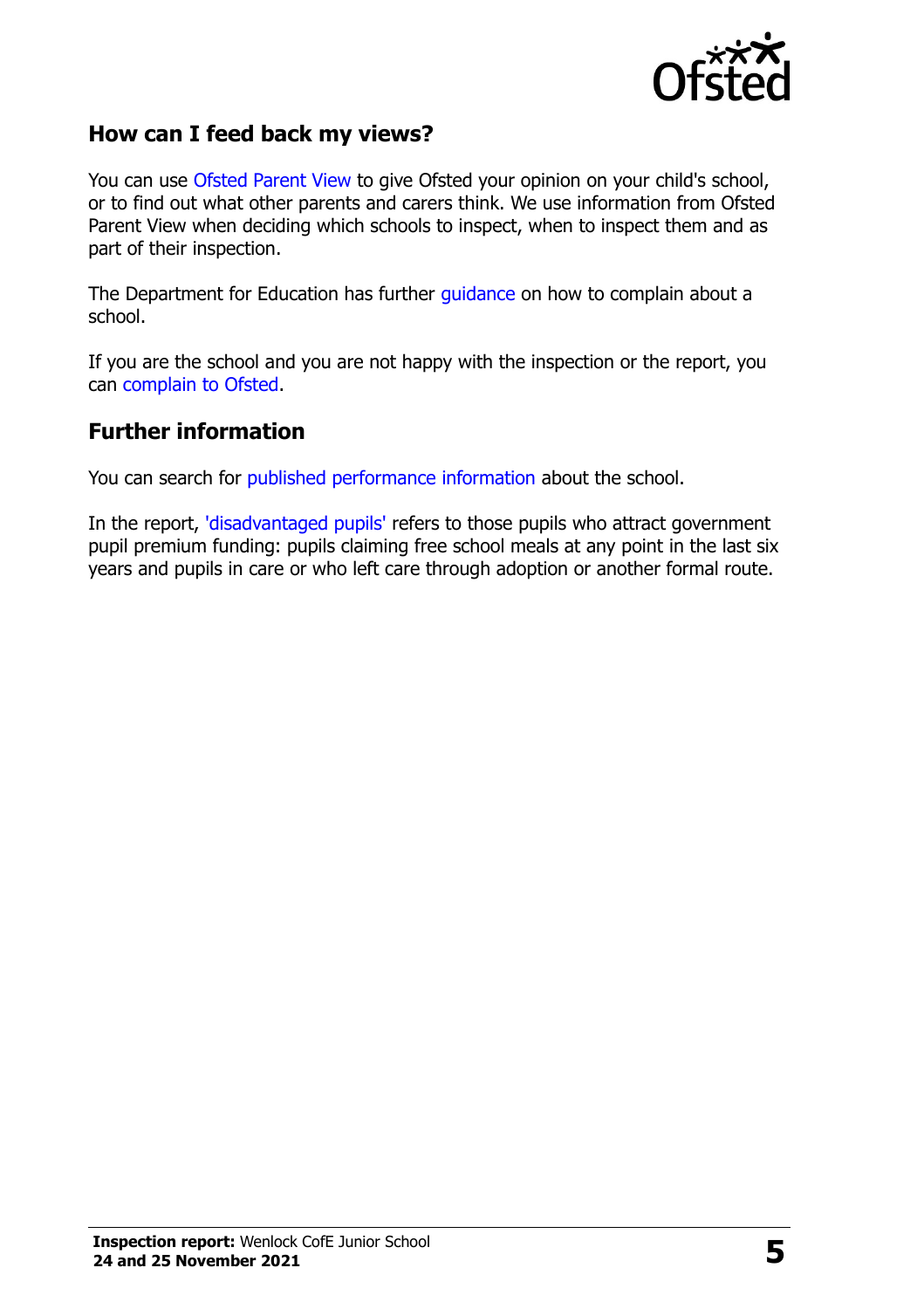

# **School details**

| Unique reference number             | 109633                                                           |  |
|-------------------------------------|------------------------------------------------------------------|--|
| <b>Local authority</b>              | Luton                                                            |  |
| <b>Inspection number</b>            | 10200528                                                         |  |
| <b>Type of school</b>               | <b>Junior</b>                                                    |  |
| <b>School category</b>              | Voluntary aided                                                  |  |
| Age range of pupils                 | 7 to 11                                                          |  |
| <b>Gender of pupils</b>             | Mixed                                                            |  |
| Number of pupils on the school roll | 309                                                              |  |
| <b>Appropriate authority</b>        | The governing body                                               |  |
| <b>Chair of governing body</b>      | Ian Benjamin                                                     |  |
| <b>Headteacher</b>                  | <b>Alex Prior</b>                                                |  |
| Website                             | www.wenlockjunior.co.uk                                          |  |
| Date of previous inspection         | 13 May 2021, under section 8 of the<br><b>Education Act 2005</b> |  |

# **Information about this school**

- Wenlock Church of England Junior School is a voluntary aided school. It is part of the Diocese of St Albans. The religious character of the school was inspected under section 48 of the Education Act 2005 in June 2016.
- The school is larger than the average-sized junior school.
- $\blacksquare$  The school hosts the 'lighthouse provision', a unit for pupils with behavioural, social and emotional needs.
- Some of the senior leaders have been supporting another local school during the past year.

# **Information about this inspection**

The inspector(s) carried out this inspection under section 5 of the Education Act 2005.

In accordance with section 44(1) of the Education Act 2005, Her Majesty's Chief Inspector is of the opinion that this school requires special measures because it is failing to give its pupils an acceptable standard of education and the persons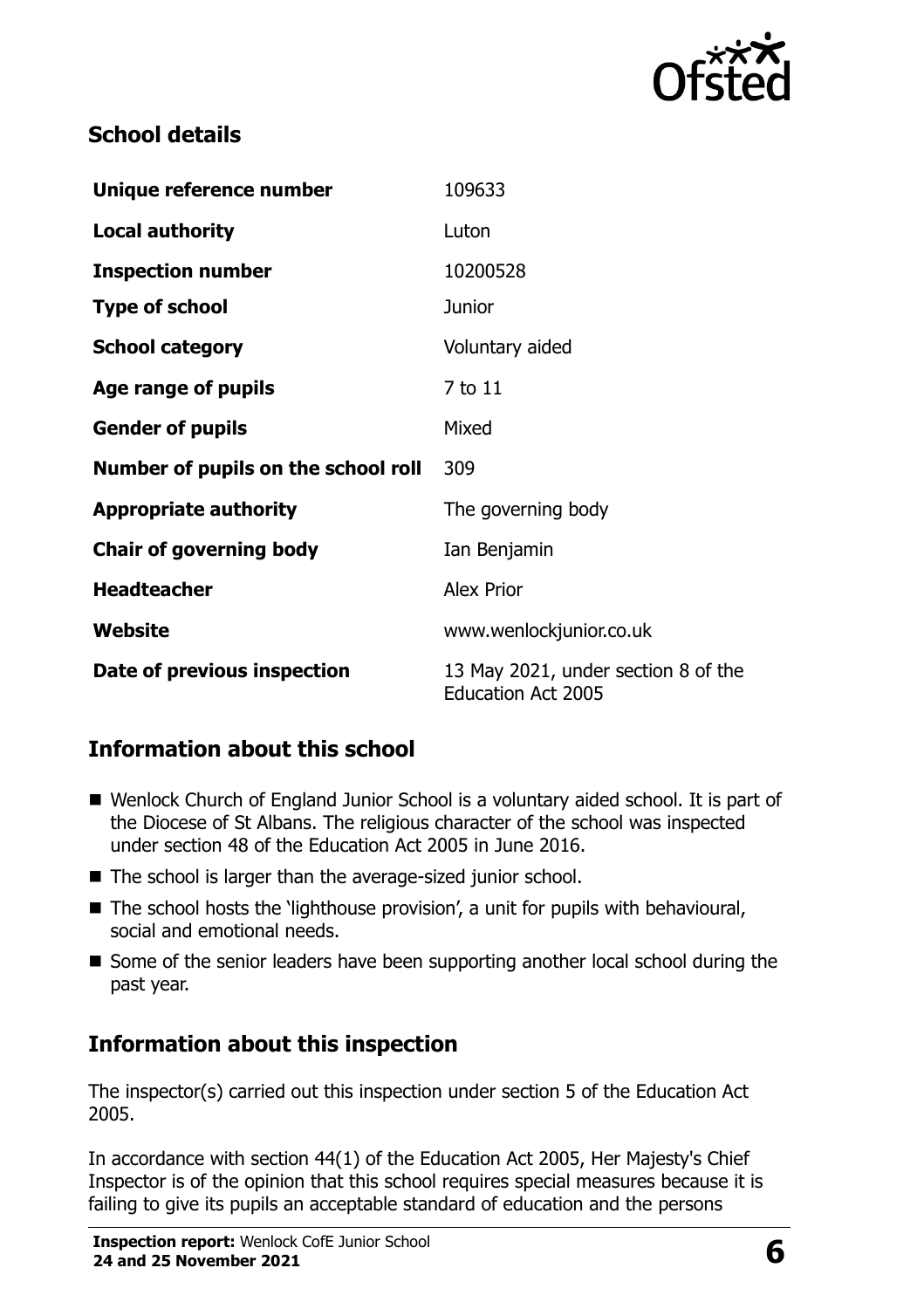

responsible for leading, managing or governing the school are not demonstrating the capacity to secure the necessary improvement in the school.

- This was the first routine inspection the school received since the COVID-19 pandemic began. Inspectors discussed the impact of the pandemic with school leaders and have taken that into account in their evaluation.
- Inspectors met with the headteacher, subject leaders, the special educational needs coordinator, a representative from the local authority, groups of staff and pupils, and two representatives from the governing body, including the chair of governors.
- **Inspectors carried out deep dives in these subjects: reading, mathematics,** science, geography and computing. For each deep dive, inspectors met with subject leaders, looked at curriculum documents and visited a sample of lessons. They also spoke to teachers and pupils and looked at samples of pupils' work.
- An inspector listened to pupils, who were at the early stages of reading, read to an adult.
- Inspectors looked at how the school keeps pupils safe. The lead inspector met with the designated safeguarding lead. Inspectors also scrutinised safeguarding documentation.
- Inspectors considered the 13 responses made by parents to Ofsted Parent View, Ofsted's online questionnaire, and the 13 responses to Ofsted's free-text system. Inspectors also spoke to some parents at the start of the school day. Additionally, inspectors took account of the 48 responses to Ofsted's online staff survey and the 80 responses to Ofsted's online pupil survey.

#### **Inspection team**

| Lesley Stevens, lead inspector | Ofsted Inspector        |
|--------------------------------|-------------------------|
| Daniel Short                   | Her Majesty's Inspector |
| Linda Bartlett                 | Ofsted Inspector        |